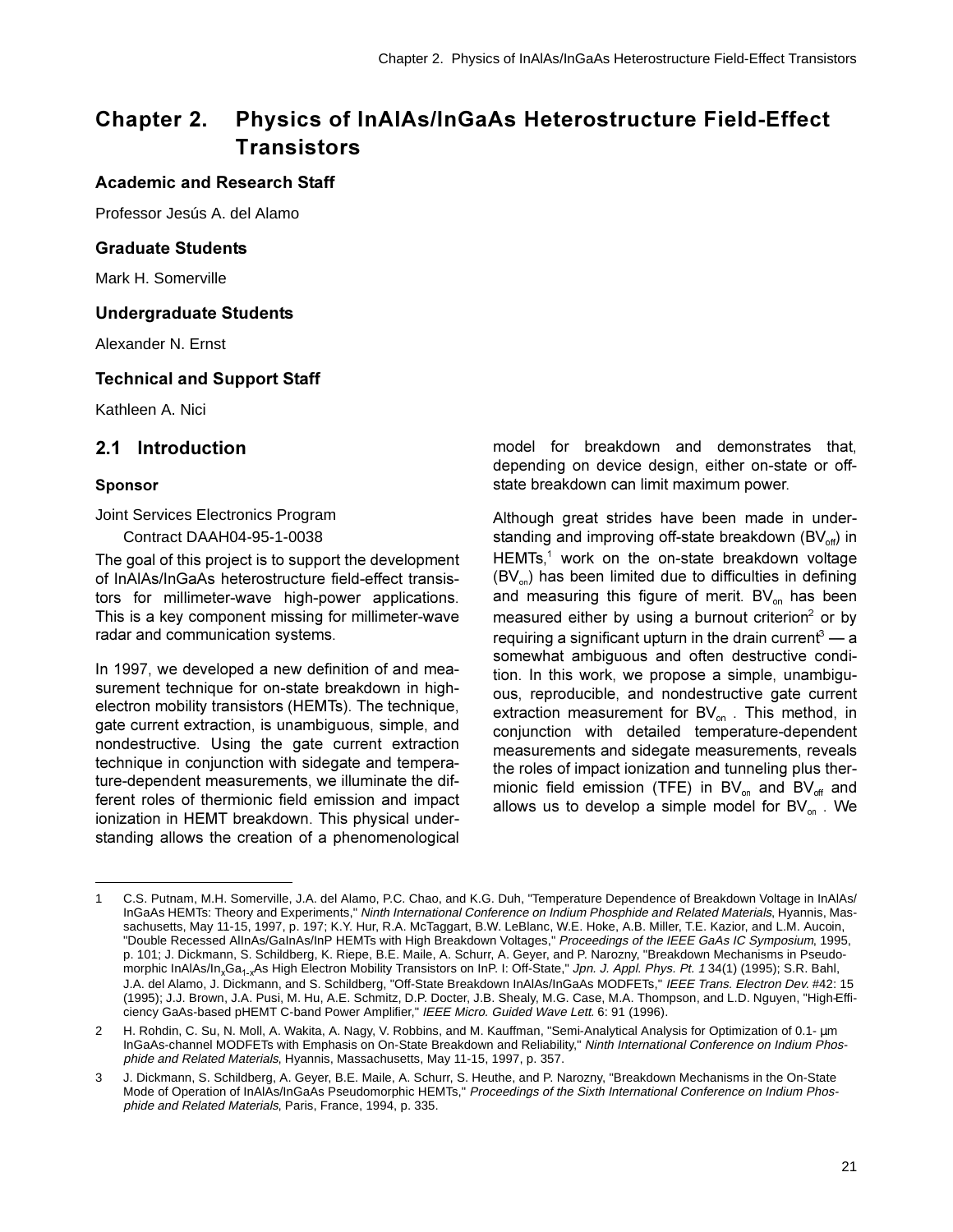find that, depending on device design, either  $BV_{off}$  or  $BV_{on}$  can limit the maximum power density of an HEMT.

### **2.2 A New Measurement Technique for 2011** On-State Breakdown Voltage

Figure 1 depicts the measurement technique for  $BV_{on.}$  I<sub>G</sub> is held constant at a desired value (a typical condition is 1 mA/mm), and  $I<sub>D</sub>$  is ramped from  $I<sub>G</sub>$  to some reasonable value (typically  $\frac{1}{5}$  I<sub>Dmax</sub>). This technique traces a locus of  $V_{DS}$  versus  $I_D$  for constant  $I_G$ ; we define this locus as  $BV_{on}$ . This definition is sensible in several respects: (1) it ramps from  $BV_{\text{off}}$  which is usually defined as  $I_0 = I_0 = 1$  mA/mm; (2) it defines a locus of significant gate conductance; (3) as seen below, it measures a locus of constant impact ionization, which has been associated with burnout.<sup>4</sup>  $\frac{1}{5}$ 



**Figure 1.** Gate current extraction measurement technique for  $BV_{on}$ . A constant current (typically 1  $mA/mm$ ) is extracted from the gate while  $I<sub>D</sub>$  is swept from the off-state (1 mA/mm) to the on-state (200 mA/mm). The technique traces a breakdown locus of  $V_{DS}$  versus  $I_{D}$ .



**Figure 2.**  $BV_{on}$  versus  $I_{D}$  for 0.1 Im InAlAs/InGaAs  $H$ EMT for different values of  $I<sub>G</sub>$ . The data are superimposed on the output characteristics. As an independent verification of the technique, the points on the output characteristics at which  $I<sub>G</sub> = 1$  mA/mm are plotted as well. The constant  $I<sub>g</sub>$  criteria additionally tracks the sudden rise of drain conductance often associated with  $BV_{on}$ .

The technique is illustrated on a state-of-the-art 0.1  $\mu$ m InAlAs/InGaAs HEMT<sup>5</sup> in Figure 2, where  $BV_{on}$  loci for several values of  $I_{G}$  are superimposed on the output characteristics. As the device is turned on, BV<sub>on</sub> drops from 4.2 V (BV<sub>off</sub>) to less than 2.5 V. For  $V_{DS}$  > BV<sub>on</sub>, the drain conductance begins to rise, indicating that the device is approaching a dangerous bias region. Such an interpretation is supported by burnout measurements. Figure 3 plots the results of burnout measurements on one sample. As can be seen, the gate current extraction technique accurately predicts the dangerous bias region. Measurements on a variety of samples confirm the view that on-state burnout occurs at an approximately constant gate current (Figure 4).

H. Rohdin, C. Su, N. Moll, A. Wakita, A. Nagy, V. Robbins, and M. Kauffman, "Semi-Analytical Analysis for Optimization of 0.1- µm InGaAs-channel MODFETs with Emphasis on On-State Breakdown and Reliability," Ninth International Conference on Indium Phosphide and Related Materials, Hyannis, Massachusetts, May 11-15, 1997, p. 357.

<sup>5</sup> C.S. Putnam, M.H. Somerville, J.A. del Alamo, P.C. Chao, and K.G. Duh, "Temperature Dependence of Breakdown Voltage in InAlAs/ InGaAs HEMTs: Theory and Experiments," Ninth International Conference on Indium Phosphide and Related Materials, Hyannis, Massachusetts, May 11-15, 1997, p. 197.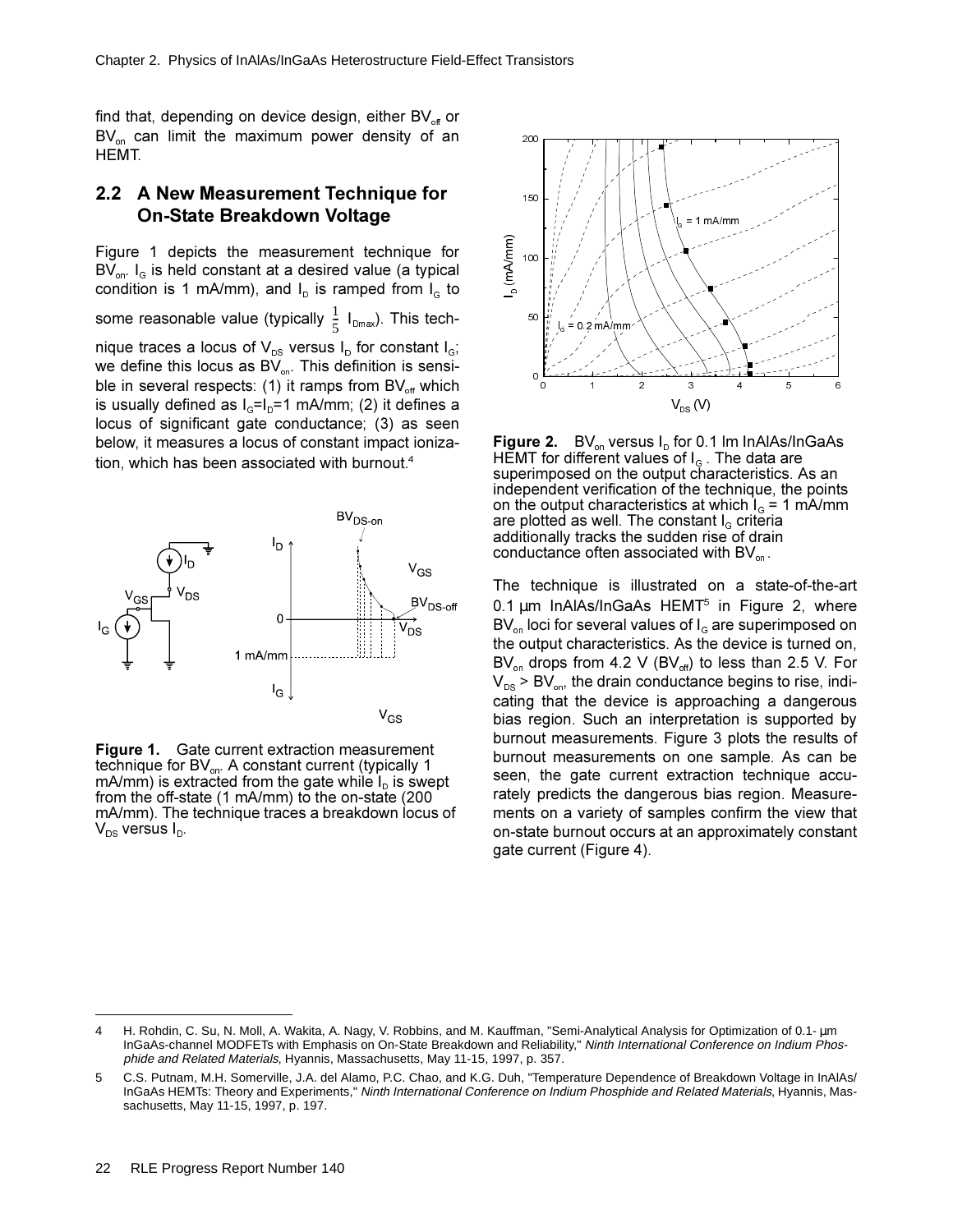

Figure 3. Comparison of gate current extraction and burnout measurements. Burnout is determined by injecting a constant drain current and gradually increasing the magnitude of the gate current.



**Figure 4.** Burnout measurements on several samples. Once the device is in the on-state, burnout appears to occur at a constant gate current.



**Figure 5.**  $BV_{on}$  for an InAlAs/In0.67Ga0.33As  $H$ EMT and an AlGaAs/InGaAs pHEMT at  $I_0$ =1mA/ mm. Both devices show a significant drop in breakdown as  $I<sub>D</sub>$  is increased.

For comparison, we have also measured  $BV_{on}$  in a high-performance AlGaAs/InGaAs pHEMT at  $I<sub>G</sub>=1$ mA/mm (Figure 5). Both devices show similar characteristics:  $BV_{on}$  drops as the device is turned on, and then becomes fairly constant at higher values of  $I<sub>p</sub>$ .

### **2.3 On-State Breakdown Physics**

Figure 6 presents a picture of the physics of  $BV_{on}$ . In the off-state (a),  $I_G$  is almost purely TFE.<sup>6</sup> However, as  $I<sub>D</sub>$  rises, (b) impact ionization starts to generate holes which escape to the gate. $^7$  To maintain constant  $I_G$ ,  $V_{DG}$  must drop and so does  $V_{DS}$ . Once the device is fully on,  $BV_{on}$  becomes more vertical, due to the exponential dependence of impact ionization on field  $(c)$ .

<sup>6</sup> C.S. Putnam, M.H. Somerville, J.A. del Alamo, P.C. Chao, and K.G. Duh, "Temperature Dependence of Breakdown Voltage in InAlAs/ InGaAs HEMTs: Theory and Experiments," Ninth International Conference on Indium Phosphide and Related Materials, Hyannis, Massachusetts, May 11-15, 1997, p. 197; M.H. Somerville and J.A. del Alamo, "A Model for Tunneling-Limited Breakdown in High-Power HEMTs," Proceedings of the International Electron Devices Meeting, San Francisco, California, 1996, p. 35.

<sup>7</sup> G. Meneghesso, A. Mion, A. Neviani, M. Matloubian, J. Brown, M. Hafizi, T. Liu, C. Canali, M. Pavesi, M. Manfredi, and E. Zanoni, "Effects of Channel Quantization and Temperature on Off-State and On-State Breakdown in Composite Channel and Conventional InP-based HEMTs," Proceedings of the International Electron Devices Meeting, San Francisco, California, 1996, p. 43.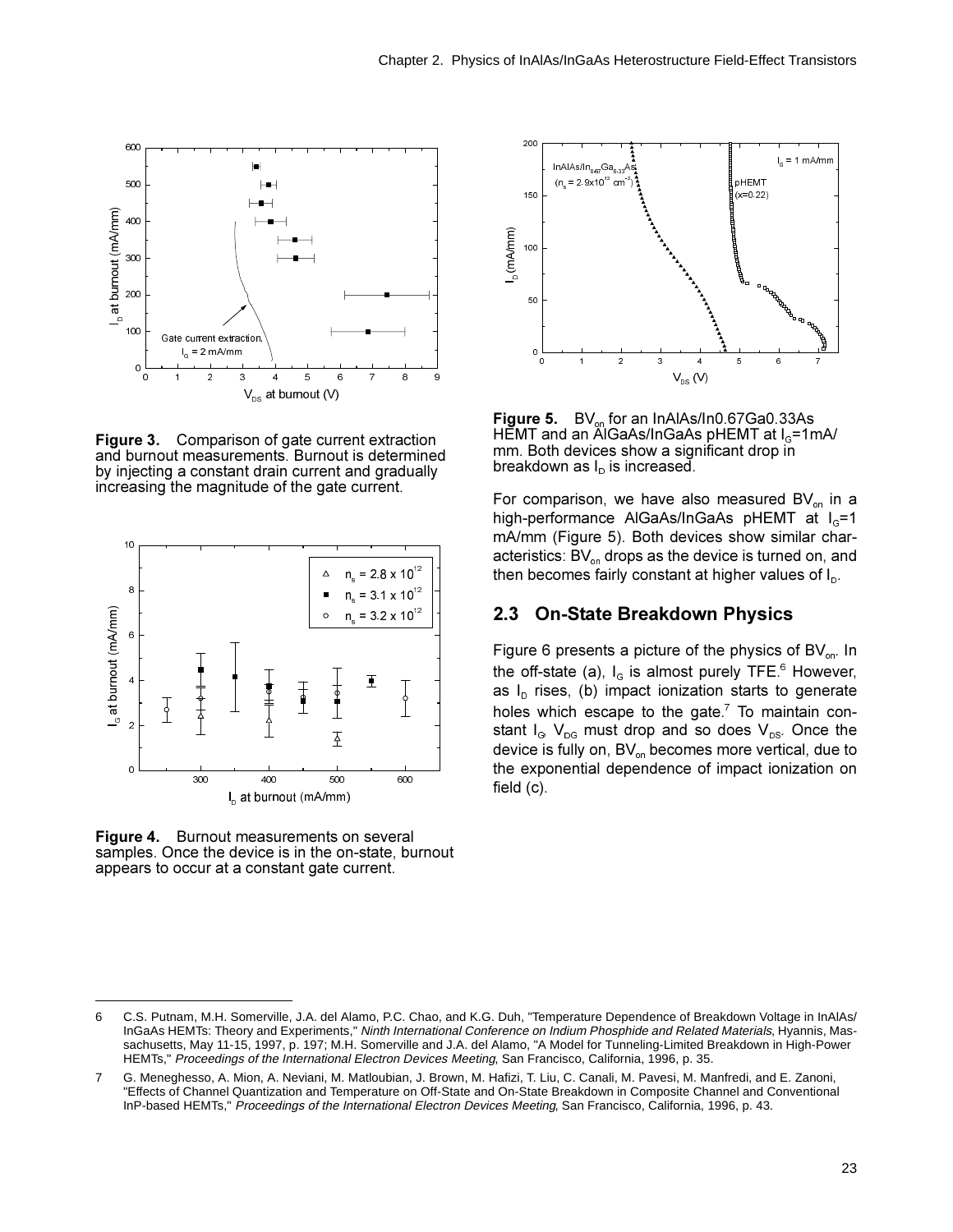

Figure 6. Mechanisms for breakdown. (a) Close to threshold,  $I_0$  is almost purely tunneling and thermionic field emission. (b) and (c) As the device is turned, impact ionization in the channel produces holes, which escape to the gate. In order to support a constant  $I_{\alpha}$ ,  $V_{\alpha}$  must drop.

To test the validity of our picture, we have performed temperature-dependent measurements of BV<sub>on</sub> and BV<sub>off</sub> (Figure 7). BV<sub>off</sub> in both types of HEMTs exhibits a negative temperature coefficient, consistent with TFE. However, BV<sub>on</sub> in the pHEMT exhibits a small but significant (50 mV) rise as temperature is increased. The transition from a negative to a positive temperature coefficient is a clear signature of a transition from TFE to impact ionization. In contrast, the temperature dependence of  $BV_{on}$  for the InAlAs/ InGaAs HEMT is negative. This is consistent with the recent demonstration of a negative temperature coefficient for impact ionization in this material system.<sup>8</sup>



Temperature dependence of BV<sub>off</sub> Figure 7.  $(I_0=I_D=1mA/mm)$  and BV<sub>on</sub>  $(I_D=200$  mA/mm,  $I_0=1mA/m$ mm) in an AlGaAs/InGaAs pHEMT and a strained channel InAlAs/InGaAs HEMT.



Figure 8. Sidegate current measured during onstate breakdown measurement ( $V_{\text{SG}}$  = -50 V). The rise and saturation of  $I_{\rm sc}$  demonstrate the transition from the TFE-dominated off-state to the II-dominated onstate. Also plotted are the simple model's predictions for impact ionization current; as can be seen, the model agrees well with the sidegate measurements.

G. Meneghesso, A. Mion, A. Neviani, M. Matloubian, J. Brown, M. Hafizi, T. Liu, C. Canali, M. Pavesi, M. Manfredi, and E. Zanoni, 8 "Effects of Channel Quantization and Temperature on Off-State and On-State Breakdown in Composite Channel and Conventional InP-based HEMTs," Proceedings of the International Electron Devices Meeting, San Francisco, California, 1996, p. 43.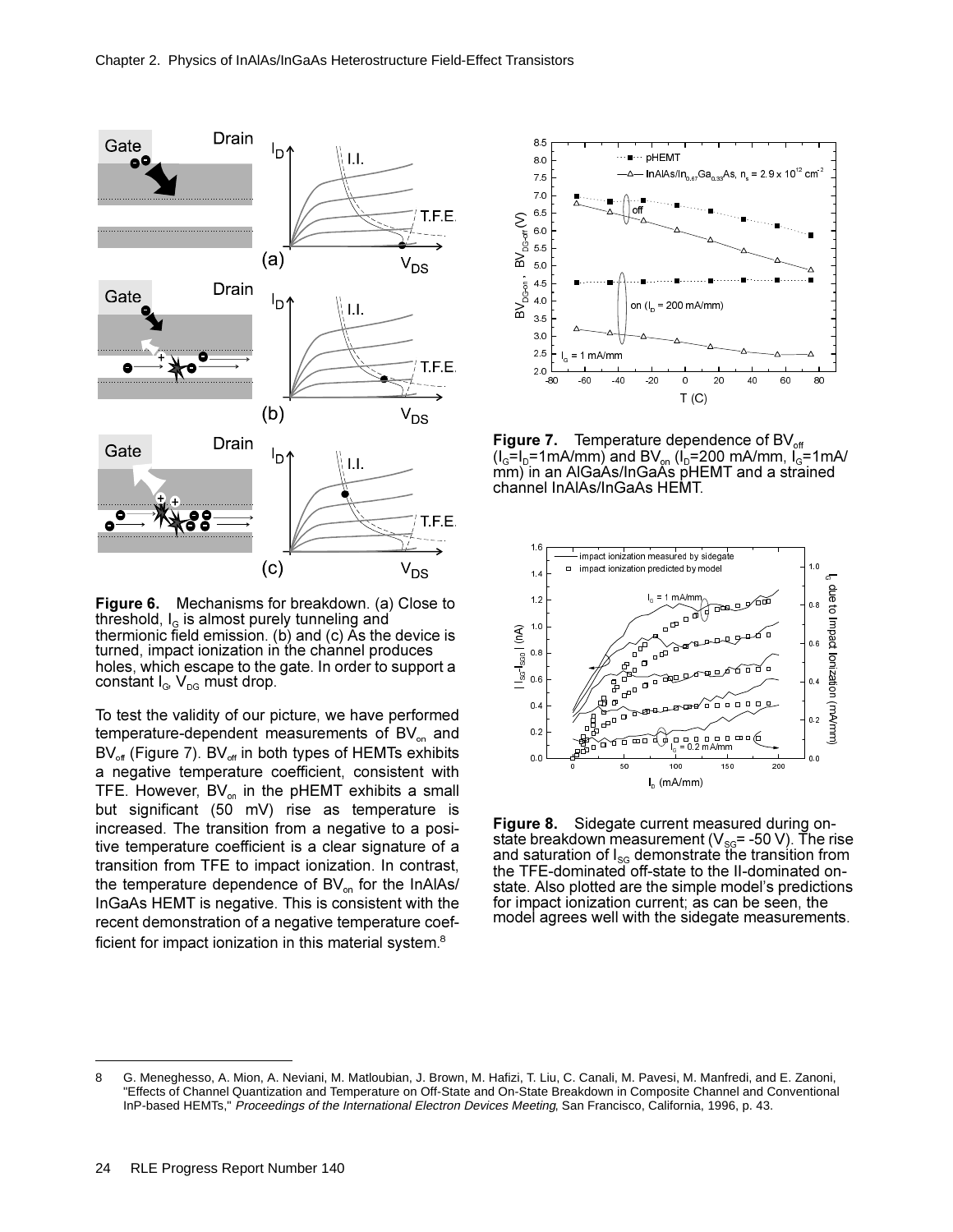To confirm the physical mechanisms in the InAIAs/ InGaAs HEMT, we have directly monitored hole generation through a sidegate<sup>9</sup> while the locus of  $BV_{on}$  is traced (Figure 8). When the device is off, the sidegate current is minimal and independent of I<sub>G</sub> indicating that TFE dominates breakdown in the off-state. However, as  $I<sub>p</sub>$  is increased, the sidegate current first rises as impact ionization turns on and then saturates for  $I_n > 80$  mA/mm. Furthermore, the saturated sidegate current scales with I<sub>G</sub> This indicates that the gate's hole collection efficiency does not depend much on  $I_G$  or  $I_D$  and that, for sufficiently high values of  $I_D$ , a constant  $I_G$  criterion corresponds to constant impact ionization.

### 2.4 A New Model for On-state **Breakdown Voltage**

Our simple picture of BV<sub>on</sub> leads to a phenomenological model that can assist device and circuit designers (Figure 9). There are two components in  $I<sub>g</sub>$ : TFE and impact ionization. We have previously shown that TFE depends mainly on the extrinsic sheet carrier concentration, the gate Schottky barrier height, and  $V_{\text{DG}}$ .<sup>10</sup> Proper calculation of the impact ionization current requires precise knowledge of the fields in the channel and the ionization rate. It is possible, however, to simplify the problem using the experimentally verified expression<sup>11</sup>:

$$
I_{ii} = A \exp(-B/V_{DS} - V_{DS sat})
$$



Figure 9. Elements of BV model. For a given  $V_{DS}$ and  $I_{\text{D}}$ ,  $I_{\text{G}}$  is determined by the fraction of the holes generated by impact ionization that are extracted bv the gate and by the number of electrons which escape from the gate due to TFE and tunneling.

B can be independently determined from sidegate measurements; A is a scaling constant that depends on device design. The model accurately predicts the I<sub>G</sub> characteristics (Figure 10), BV<sub>on</sub> loci (Figure 11), and impact ionization rate measured by the sidegate (Figure 8).



Figure 10. Comparison of measured and modeled gate current characteristics for InAlAs/InGaAs HEMT.



Figure 11. Comparison of measured and modeled breakdown contours InAIAs/InGaAs HEMT for different  $I<sub>G</sub>$  criteria.

<sup>9</sup> A.A. Moolji, S.R. Bahl, and J.A. del Alamo, "Impact Ionization in InAlAs/InGaAs HFETs," IEEE Electron Dev. Lett. 15: 313 (1994).

C.S. Putnam, M.H. Somerville, J.A. del Alamo, P.C. Chao, and K.G. Duh, "Temperature Dependence of Breakdown Voltage in InAlAs'  $10$ InGaAs HEMTs: Theory and Experiments," Ninth International Conference on Indium Phosphide and Related Materials, Hyannis, MA, May 11-15, 1997, p. 197; M.H. Somerville and J.A. del Alamo, "A Model for Tunneling-Limited Breakdown in High-Power HEMTs," Proceedings of the International Electron Devices Meeting, San Francisco, California, 1996, p. 35.

A.A. Moolji, S.R. Bahl, and J.A. del Alamo, "Impact Ionization in InAlAs/InGaAs HFETs," IEEE Electron Dev. Lett. 15: 313 (1994).  $11$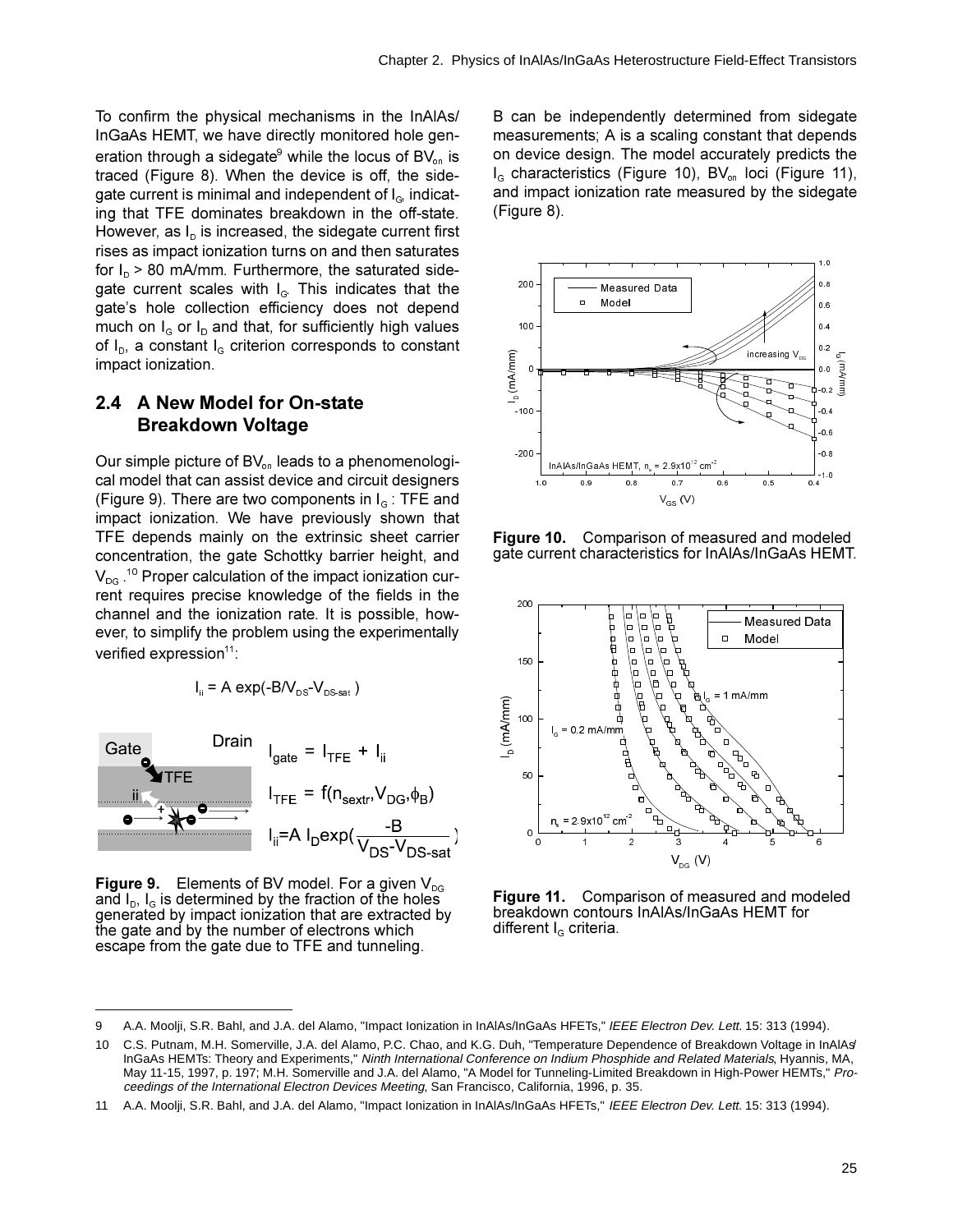

**Figure 12.** Comparison of measured and modeled breakdown contours for three different InAlAs/ InGaAs HEMTs at  $I<sub>G</sub>=1mA/mm$ .



**Figure 13.** Sidegate current for InAlAs/InGaAs HEMT with higher  $n_s$ . The fact that the sidegate current does not saturate indicates the relative importance of TFE up to high values of  $I_{\text{D}}$ .

To explore the impact of design parameters on  $BV_{on}$ , we have measured a sample set of  $0.1 \mu m$  InAlAs/ InGaAs HEMTs with varying values of extrinsic sheet carrier concentrations (n<sub>s</sub>) (Figure 12).<sup>12</sup> The model works well for all three devices. Interestingly, increasing  $n_s$  results in much more vertical BV<sub>on</sub> contours. It is striking that three devices with such different  $BV_{\text{off}}$ values (1.9 V to 4.7 V) approach similar  $BV_{on}$  values

 $(1.2 V to 1.7 V at 200 mA/mm)$ . Our model explains this behavior: in the higher  $n_s$  devices, BV<sub>off</sub> is low; thus the field in the channel is lower, and the device moves more slowly into impact ionization. As a result,  $BV_{on}$  only degrades slightly. This view is supported by the model and by sidegate measurements on the higher  $n_s$  devices (Figure 13), which show that these HEMTs move gradually into impact ionization. The devices' similarity in  $BV_{on}$  seems to suggest that improvements in  $BV_{\text{off}}$  are not meaningful; however, examination of allowable load lines on each device (Figure 14) makes it clear that the transition from  $BV_{\text{off}}$  to BV<sub>on</sub> is crucial to a device's power potential, as has been previously noted in MESFETs. $^{13}$ 



**Figure 14.** Comparison of power load lines for three InAlAs/InGaAs HEMTs. Due to transition from BV<sub>off</sub> to BV<sub>on</sub> one can bias the low  $n_s$  device for greater power output.

<sup>12</sup> C.S. Putnam, M.H. Somerville, J.A. del Alamo, P.C. Chao, and K.G. Duh, "Temperature Dependence of Breakdown Voltage in InAlAs/ InGaAs HEMTs: Theory and Experiments," Proceedings of the Ninth International Conference on Indium Phosphide and Related Materials, Hyannis, Massachusetts, May 11-15, 1997, p. 197.

<sup>13</sup> T.A. Winslow, D. Fan, and R.J. Trew, "Gate-Drain Breakdown Effects Upon the Large Signal Performance of GaAs MESFETs," IEEE Micro. Theory Tech. Sym. Digest, p. 315 (1990).